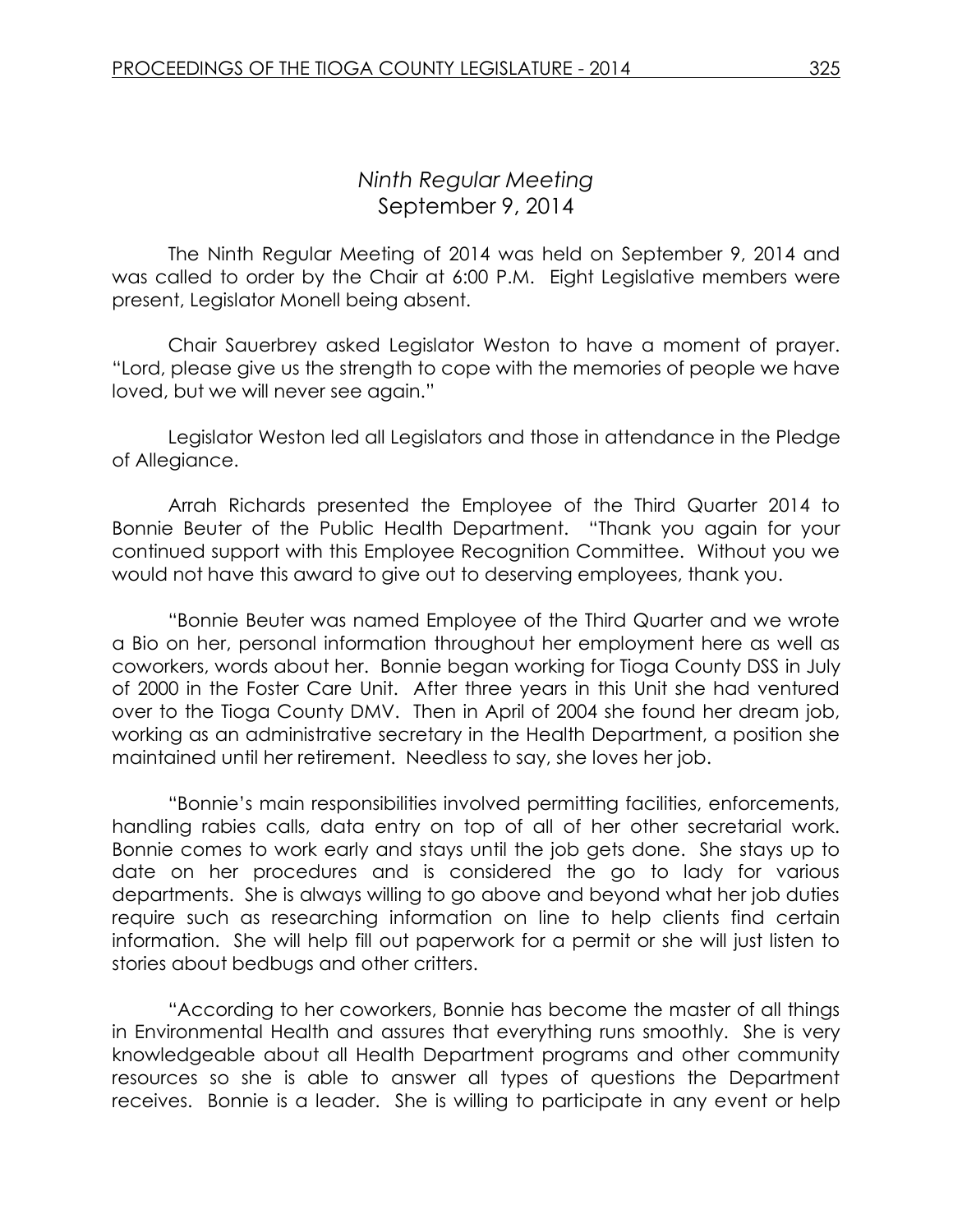someplace where an extra hand is needed including rabies clinics, registration tables. Bonnie also served on various committees while employed with Tioga County such as Relay for Life, Tioga County Employee Recognition Committee, and DSS Employee of the Quarter Committee member, Team member of the Quarter Committee member for the Health Department, United Way Committee member, and served as a CSEA Unit Vice President and CSEA Unit President.

"Adding to Bonnie's most recent achievement of becoming Tioga County's Employee of the Third Quarter, Bonnie has also received Employee of the Quarter for DSS in 2001. She also received Team member of the Quarter for the Health Department in 2010. She takes the mission of Environmental Health very seriously to protect and serve the community. Bonnie has dedicated 14 years of her life to serving the residents of Tioga County and knows several if not all Environmental Health clients by name and some of them request to deal with her only. She even knows some of their children by name, which is a true testament to her passion and superior level of service that she has provided to them over the years.

"Every day for 14 years Bonnie has gone the extra mile, whether as work related or just to help someone around her even if that means putting her own work behind. Anyone who knows Bonnie knows she has a great sense of humor and on days when the office is down leave it to her to cheer everyone up. 30 years ago Bonnie moved from Kansas to Owego with her husband Jack and their two sons. Bonnie has four granddaughters and one grandson between the two boys. She will be retiring at the end of August where she, her husband and their dog will be enjoying their new found freedom in the sunshine State in their brand new home where she plans on spending all of the time with her grandson and granddaughter, and her new pool. When officially moved, Bonnie plans on becoming the next President of the Homeowners Association of Conerton. She just does not stop.

"Bonnie could not be here today so I am giving this plaque to Mr. Scott Freyberger who would like to say a few words."

Scott Freyberger spoke. "I have worked with Bonnie for the past three years and she asked me to say something. "I want to thank Scott Freyberger, my ex-supervisor, since I am retired now for accepting this award on my behalf. He said he would read this as long as I did not ask him to say anything to embarrassing.

"I was really looking forward to coming to this Legislative meeting to accept my award, but looked at my calendar and realized that tomorrow morning I will be having a colonoscopy at 10:00 a.m. and if any of you have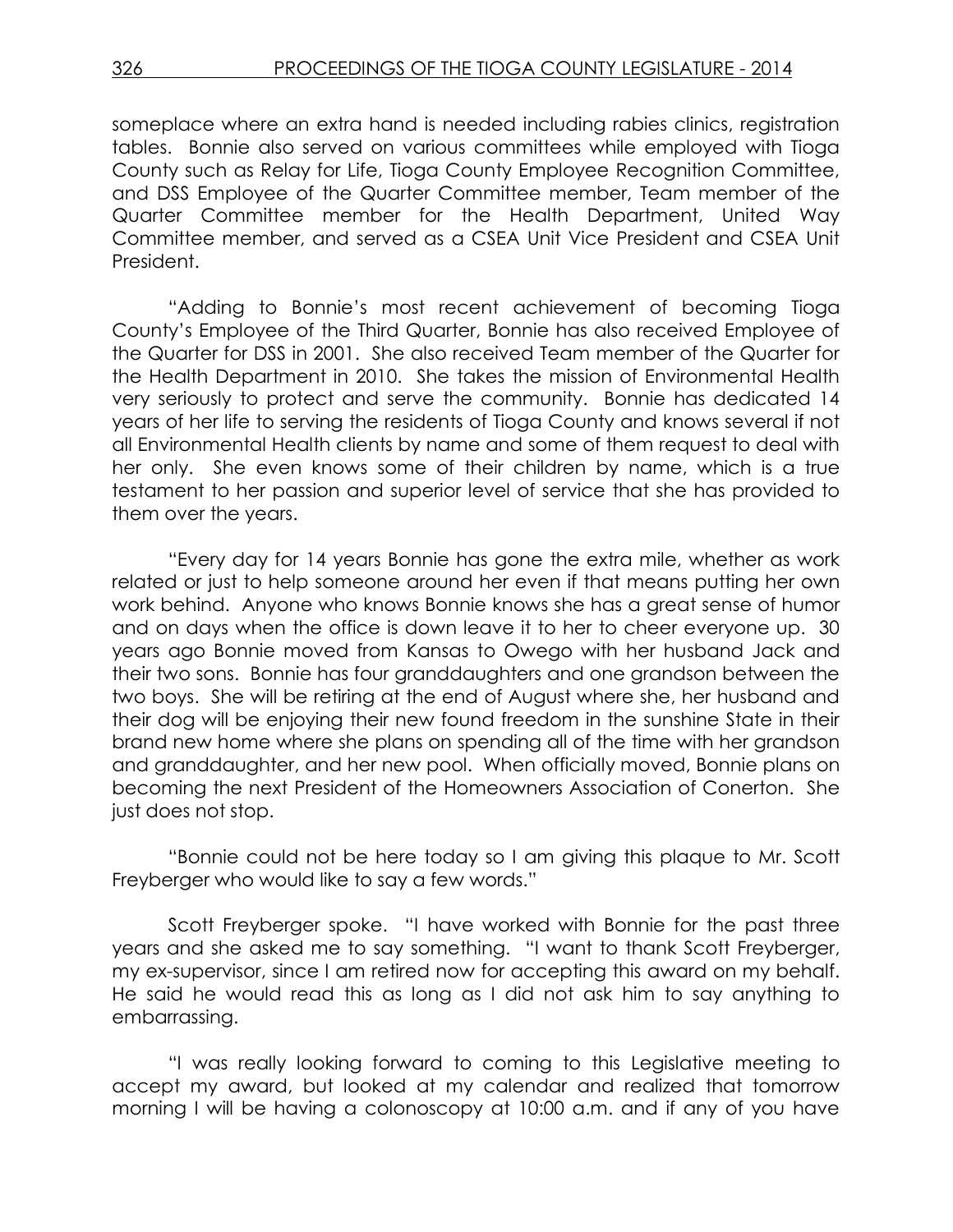ever had one, you will appreciate the fact that I am not here. You also probably thought that since I was not here you would not have to sit through another speech, but as always I must have the last word. I was so surprised when Kris Madison came to my retirement party and announced to everyone that I had won the nomination for Tioga County's Employee of the Quarter after 14 years of service, what a great surprise.

"I would like to take this opportunity to thank all of the people that nominated me and to the Employee Recognition Committee for choosing me. I have been on the Committee in the past so I know how hard it is to decide on one person. There are so many deserving employees in the County, I am very honored. I already gave my retirement speech at the Legislative meeting August 12, 2014, so I really do not want to repeat it. I do want to take this opportunity to thank you for the privilege of working for Tioga County. I have made so many friends and memories. I really enjoyed working for the County, especially working in Environmental Health with the great team we have. You will all be missed. I only hope the Legislators and Tioga County residents know how hard the Tioga County employees work for them every single day in all departments. Thank you again."

Arrah Richards spoke. "I also just want to mention that Bonnie's name is going to go up on the Employee of the Quarter Board out there. She will have her nameplate out there."

The Chair noted the following two recognition resolutions for Roxie Canavan of the Public Health Department and Michael Maratea of the Probation Department.

There was a unanimous motion for the adoption of the following recognition resolution, seconded unanimously.

| RESOLUTION NO. 192-14 | <b>RECOGNITION OF</b>                 |  |  |  |
|-----------------------|---------------------------------------|--|--|--|
|                       | ROXIE CANAVAN'S 18 YEARS OF           |  |  |  |
|                       | DEDICATED SERVICE TO THE TIOGA COUNTY |  |  |  |
|                       | DEPARTMENT OF HEALTH                  |  |  |  |

WHEREAS: Roxie Canavan was temporarily appointed to the position of Account Clerk on April 22, 1996, in the Tioga County Department of Health and permanently appointed to Account Clerk Typist on July 1, 1997; the position she still holds; and

WHEREAS: In the 3<sup>rd</sup> Quarter of 2002 Roxie was honored as Employee of the Quarter by her peers in Tioga County; and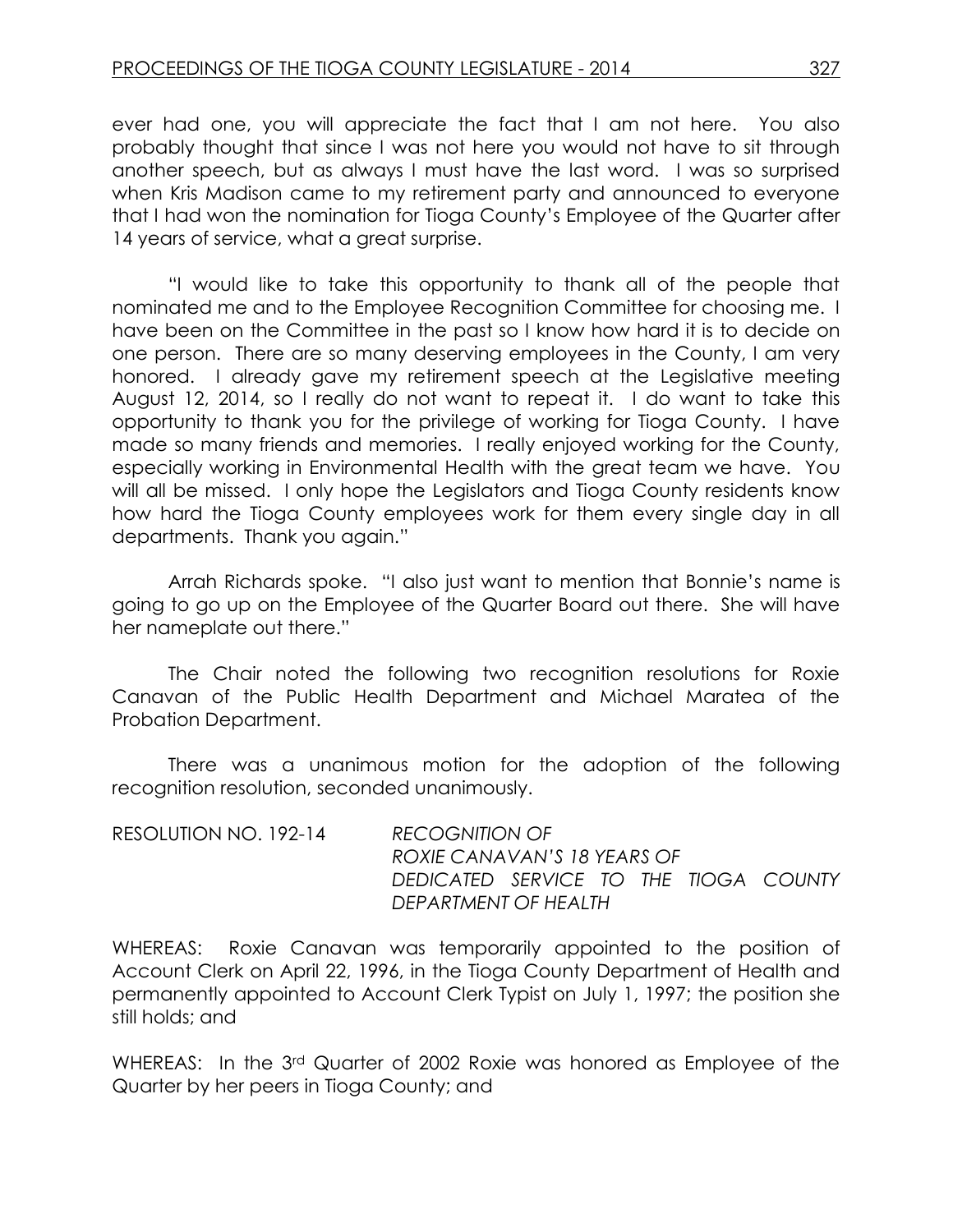WHEREAS: In the 3<sup>rd</sup> Quarter of 2011 Roxie was honored as the Public Health Team Member of the Quarter by her peers in the Health Department; and

WHEREAS: Roxie Canavan has been extremely dedicated, loyal and professional in the performance of her duties and responsibilities during the past 18 years to the Health Department. She has earned the respect of her colleagues and peers throughout Tioga County; and

WHEREAS: Ms. Canavan will retire on September 26, 2014; therefore be it

RESOLVED: That the Tioga County Legislature, on its own behalf, as well as on behalf of the citizens of Tioga County, express sincere gratitude to Roxie Canavan for her over 18 years of dedicated and loyal service to the residents of Tioga County; and be it further

RESOLVED: That this resolution be spread upon the minutes of this meeting and a certified copy be presented to this outstanding employee, Roxie Canavan.

ROLL CALL VOTE Unanimously Yes – Legislators Sullivan, Weston, Case, Hollenbeck, Huttleston, Sauerbrey, Roberts, and Standinger.

No – None.

Absent – Legislator Monell.

RESOLUTION ADOPTED UNANIMOUSLY.

There was a unanimous motion for the adoption of the following recognition resolution, seconded unanimously.

| RESOLUTION NO. 193-14 | <b>RESOLUTION RECOGNIZING</b> |
|-----------------------|-------------------------------|
|                       | MICHAEL S. MARATEA'S          |
|                       | 30 YEARS OF DEDICATED         |
|                       | SERVICE TO TIOGA COUNTY       |

WHEREAS: Michael S. Maratea began his employment with Tioga County on March 21, 1984, as a temporary part-time Caseworker and was hired full-time for that position on September 24, 1984 at the Tioga County Department of Social Services. On November 30, 1987, Michael accepted the position of Probation Officer with the Tioga County Probation Department. He was promoted to Senior Probation Officer on September 14, 1994 and promoted again on January 1, 2007 as a Senior Administrative Probation Officer. In his current position, Michael Maratea acts as the Transfer Designee, Domestic Violence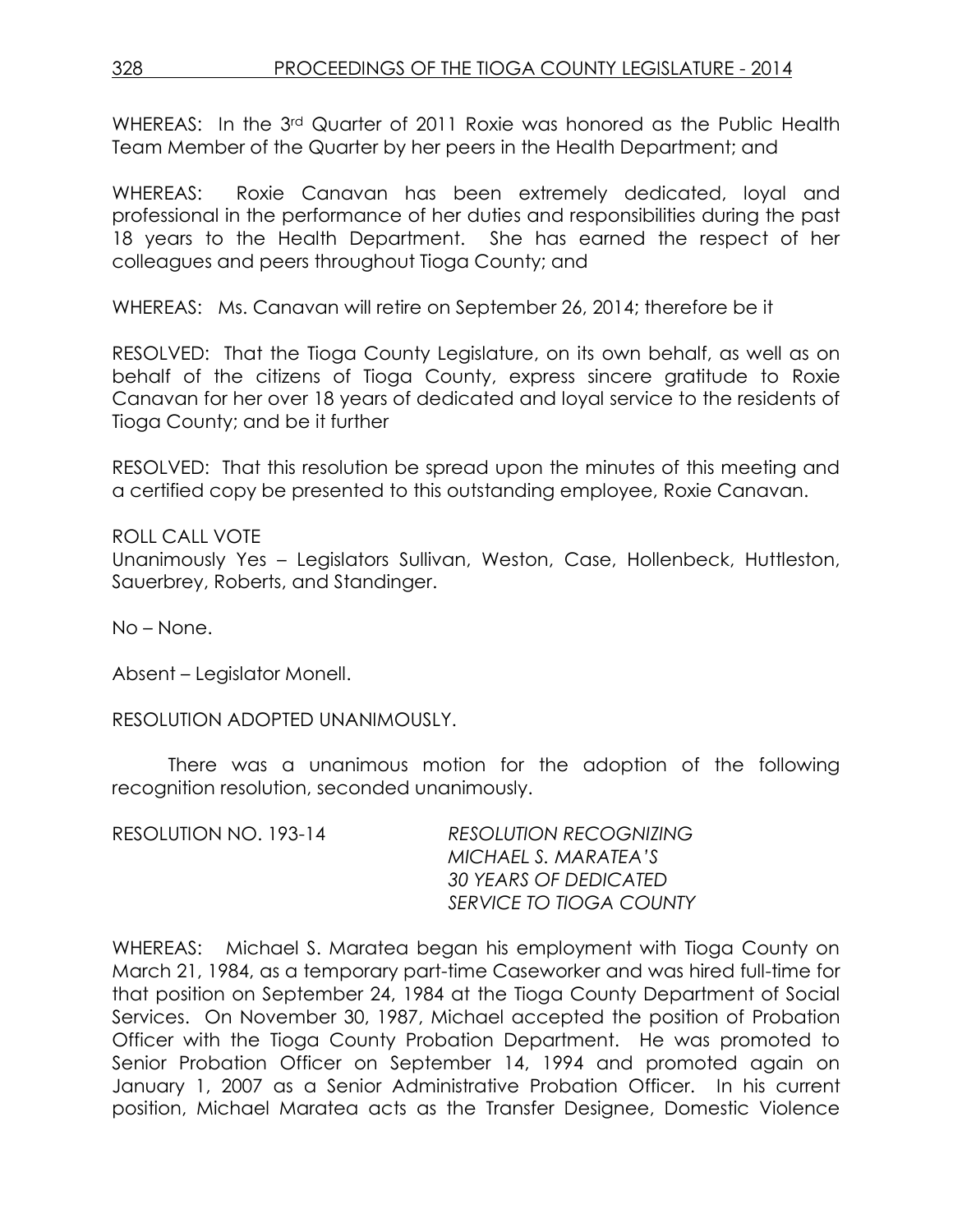Liaison, and Staff Development Officer. He specialized in the supervision of domestic violence offenders and other high risk defendants for the department; and

WHEREAS: Michael S. Maratea has been extremely dedicated and loyal in the performance of his duties and responsibilities during the past 30 years. He has earned the respect of his fellow colleagues and peers throughout Tioga County; and

WHEREAS: Michael S Maratea will retire on September 27, 2014; therefore be it

RESOLVED: That the Tioga County Legislature, on its own behalf, as well as on behalf of the citizens of Tioga County, express sincere gratitude to Michael S. Maratea for his 30 years of dedicated and loyal service to the residents of Tioga County; and be it further

RESOLVED: That this resolution be spread upon the minutes of this meeting and a certified copy be presented to this outstanding employee, Michael S. Maratea.

ROLL CALL VOTE

Unanimously Yes – Legislators Sullivan, Weston, Case, Hollenbeck, Huttleston, Sauerbrey, Roberts, and Standinger.

No – None.

Absent – Legislator Monell.

RESOLUTION ADOPTED UNANIMOUSLY.

Chair Sauerbrey read the following Proclamation on Hunger Awareness Month Proclamation and presented to Laurie Ellis.

# Hunger Awareness Month Proclamation

WHEREAS: 4,770 people are food insecure (not enough food, not enough healthy food) in Tioga County and 2,170 of those are children; and

WHEREAS: 53.7% of single female households with a child under 5 in Tioga County are living below the poverty line; and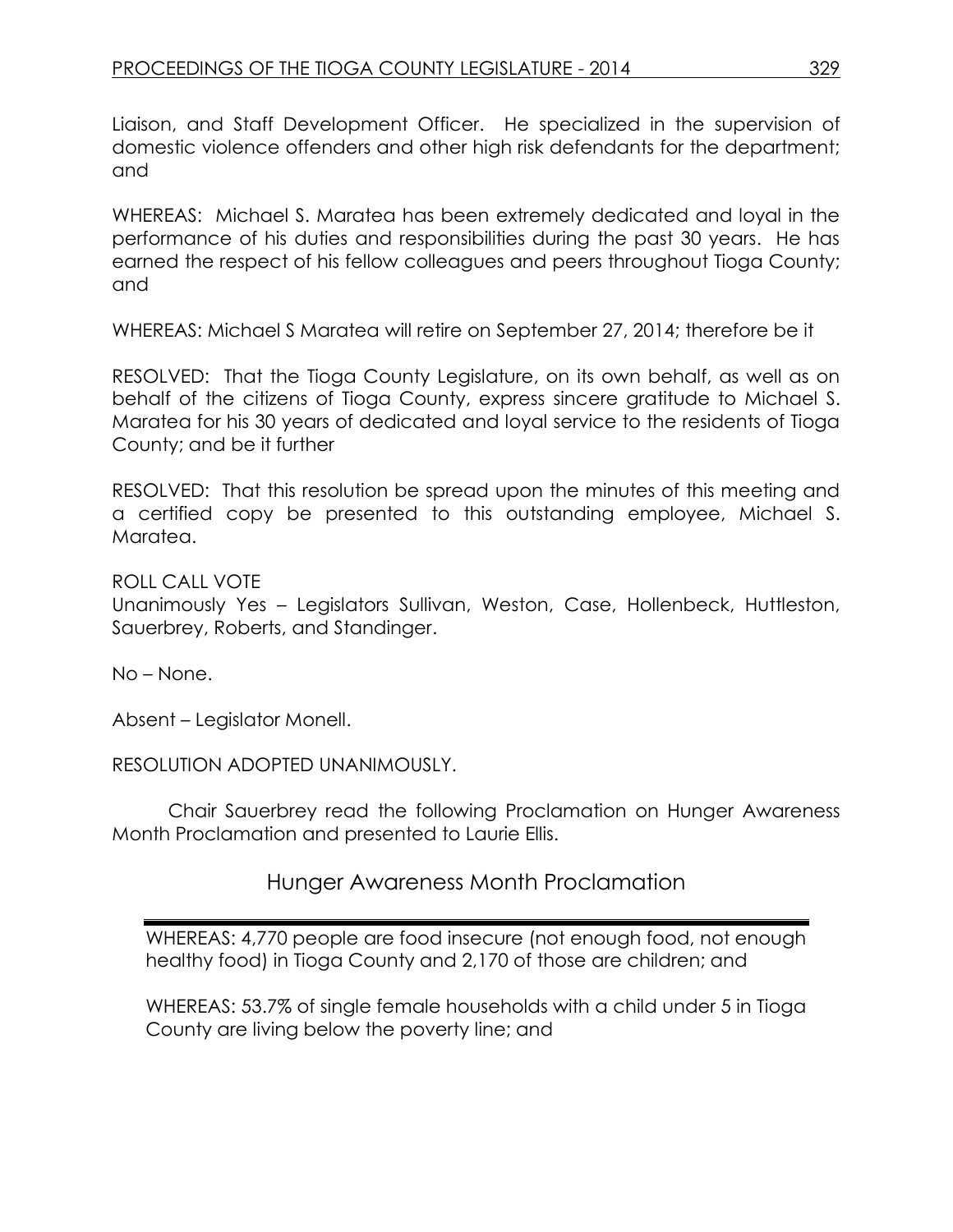WHEREAS: 2,858 children in Tioga County participate in school year reduced/free lunch, but only 342 children in Tioga County participate in just 3 summer lunch sites; and

WHEREAS: Hunger is a community problem and finding solutions depends on the involvement of all people throughout Tioga County; and

WHEREAS: All citizens should become more aware of the prevalence and negative effects of hunger in our neighborhoods, and become more involved in ending hunger; now therefore

THE TIOGA COUNTY LEGISLATURE, does hereby proclaim September 2014 as

Hunger Awareness Month

in Tioga County and call upon all citizens, community agencies, religious organizations, and businesses to increase their participation in our efforts to recognize hunger awareness in Tioga County.

Chair Sauerbrey spoke. "Laurie Ellis is with Tompkins-Tioga Catholic Charities."

Laurie Ellis spoke. "I serve as the Chair for the Tioga County Hunger Coalition, which is a group of all the pantries and the meal sites, and other people interested in these hunger issues. We are coming together in Tioga to do something about it and we so appreciate the Legislators help. This is going to help us draw attention to this through the whole month of September. We have different things that will be going on in Tioga County because hunger has a cure. Thank you."

George Penney had privilege of the floor. "I am speaking about your late-filed resolution to appoint a Deputy Director of Economic Development. Today I ate at my favorite fast food restaurant on Route 434 and I saw two hotels there. The people who were sitting next to me spoke in a foreign language. There were several of them. I see this sort of thing all the time and then as I came across the bridge to come here I saw Lockheed Martin, very good. Then as I came this evening as I came across the bridge I saw three hotels and I saw Lockheed Martin after that. I do not see that we need any more economic development in Tioga County. This is primarily an agriculture county. I think we have enough done already. Thank you."

The list of audited bills was submitted and is summarized as follows: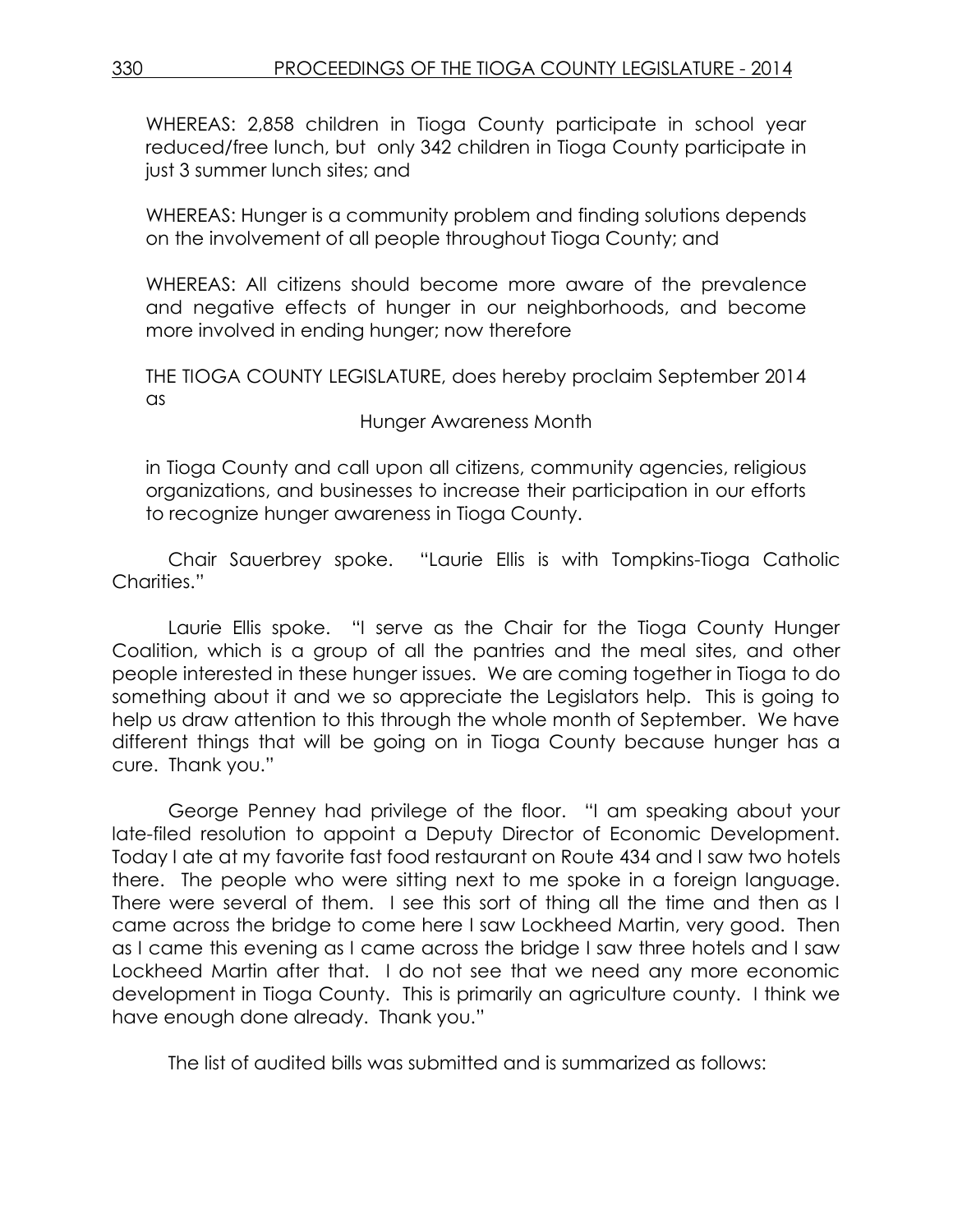| Code  | <b>Description</b>                       | Equipment | <b>Expense</b> |
|-------|------------------------------------------|-----------|----------------|
| A1010 | Legislative Board                        |           | 144.84         |
| A1165 | District Attorney                        |           | 1,305.00       |
| A1170 | <b>Public Defender</b>                   |           | 5,157.30       |
| A1172 | <b>Assigned Counsel</b>                  |           | 12,731.26      |
| A1173 | <b>ILS Grant</b>                         | 930.00    | 1,850.00       |
| A1325 | Treasurer                                |           | 42,030.98      |
| A1355 | Assessments                              |           | 3,495.53       |
| A1364 | Expense of County Owned Property         |           | 325.00         |
| A1410 | <b>County Clerk</b>                      |           | 859.42         |
| A1411 | Department of Motor Vehicles             |           | 120.00         |
| A1420 | Law                                      |           | 3,766.22       |
| A1430 | Personnel                                |           | 1,588.65       |
| A1450 | <b>Elections</b>                         | 515.20    | 85.03          |
| A1490 | <b>Public Works Administration</b>       |           | 24.71          |
| A1620 | <b>Buildings</b>                         | 61.07     | 33,039.19      |
| A1621 | <b>Buildings</b>                         |           | 19,461.44      |
| A1680 | Information Technology                   |           | 5,143.76       |
| A2490 | <b>Community College Tuition</b>         |           | 3,918.68       |
| A2960 | <b>Education of Handicapped Children</b> |           | 232,891.30     |
| A3020 | Public Safety Comm E911 System           |           | 4,439.47       |
| A3110 | <b>Sheriff</b>                           | 575.97    | 12,682.71      |
| A3140 | Probation                                |           | 133.55         |
| A3146 | Sex Offender Program                     |           | 9,240.00       |
| A3150 | Jail                                     |           | 30,541.61      |
| A3315 | Special Traffic Programs                 |           | 125.00         |
| A3410 | Fire                                     |           | 1,538.09       |
| A3412 | 2012 NYS Tech Rescue Grant               | 1,904.94  |                |
| A3415 | State Interoperable Comm Grant           |           | 1,493.04       |
| A3640 | <b>Emergency Mgmt Office</b>             |           | 671.97         |
| A3641 | <b>Emergency Mgmt Grant Program</b>      |           | 1,228.05       |
| A4010 | <b>Public Health Nursing</b>             |           | 2,071.87       |
| A4011 | <b>Public Health Administration</b>      |           | 1,909.98       |
| A4042 | <b>Rabies Control</b>                    |           | 196.95         |
| A4044 | Early Intervention                       |           | 518.40         |
| A4054 | <b>Preventive Dental Services</b>        |           | 4,361.94       |
| A4064 | <b>Managed Care - Dental Services</b>    |           | 1,181.32       |
| A4070 | Disease Control                          |           | 300.34         |
| A4090 | <b>Environmental Health</b>              |           | 1,252.18       |
| A4210 | Alcohol and Drug Services                |           | 1,902.11       |
| A4211 | Council on Alcoholism                    |           | 10,990.33      |
| A4309 | Mental Hygiene Co Admin                  |           | 4,678.48       |
| A4310 | <b>Mental Health Clinic</b>              |           | 7,033.21       |
| A4320 | <b>Crisis Intervention Services</b>      |           | 1,205.35       |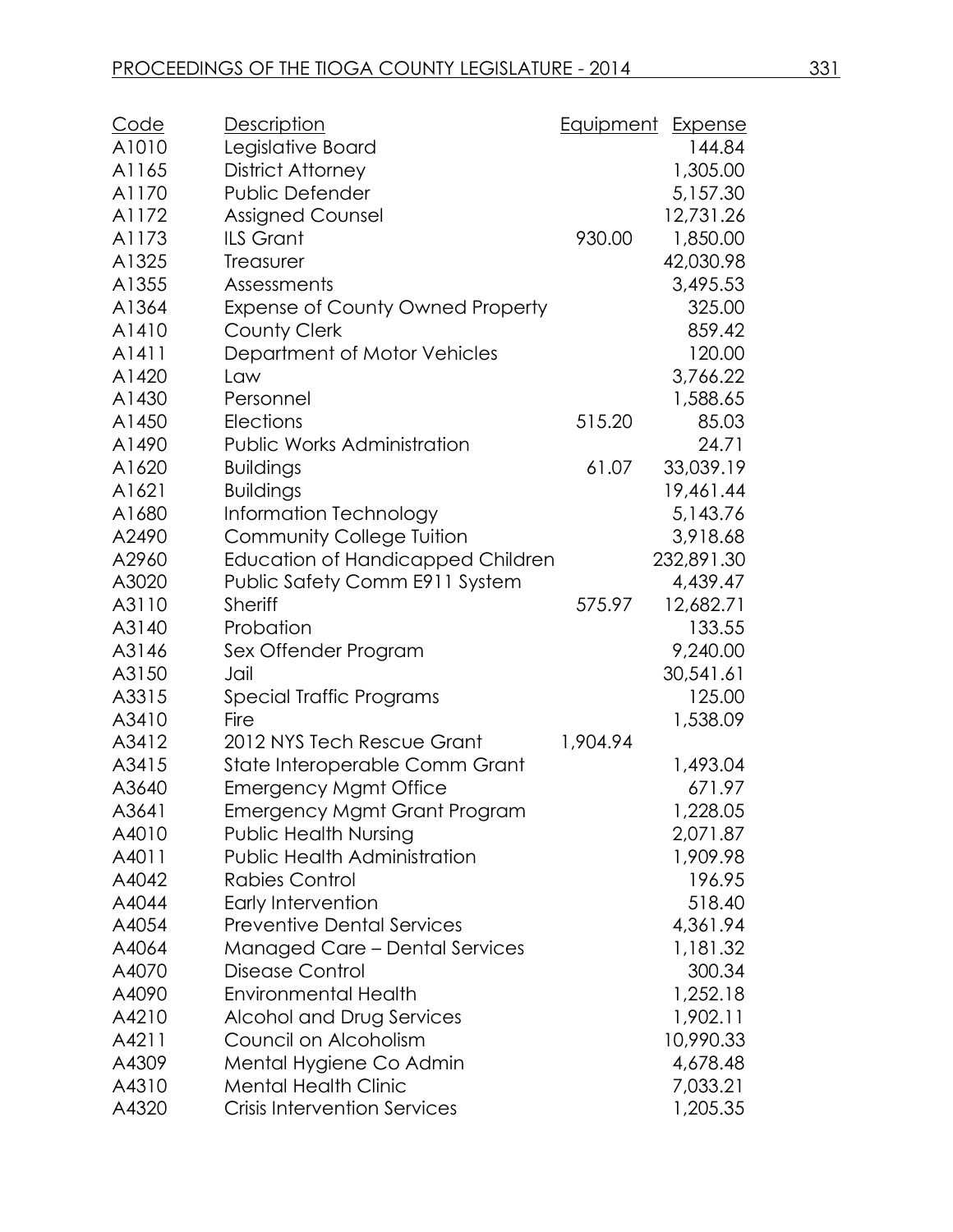| A4321                   | Intensive Case Management                 | 721.42         |
|-------------------------|-------------------------------------------|----------------|
| A5630                   | <b>Bus Operations</b>                     | 105,186.81     |
| A6010                   | Social Services Administration            | 147,293.88     |
| A6422                   | Economic Development                      | 189.00         |
| A6510                   | Veterans' Service                         | 541.30         |
| A6610                   | Sealer Weights & Measures                 | 546.14         |
| A7310.41                | Youth Programs, Refundable                | 2,000.00       |
| A7510                   | <b>Historian</b>                          | 49.01          |
| A9060                   | Health Insurance                          | 2,453.70       |
| <b>SOLID WASTE FUND</b> |                                           | 92,436.83      |
|                         | <b>SPECIAL GRANT FUND</b>                 | 2,707.14       |
|                         | <b>LIABILITY INSURANCE FUND</b>           | 276.20         |
|                         | <b>COUNTY ROAD FUND</b>                   | 35,267.91      |
| <b>CAPITAL FUND</b>     |                                           | 339,523.24     |
|                         | <b>CONSOLIDATED HEALTH INSURANCE FUND</b> | 1,169.28       |
|                         | SELF-INSURANCE FUND                       | 1,350.00       |
| <b>GRAND TOTAL</b>      |                                           | \$1,203,333.30 |

Legislator Hollenbeck made a motion to approve the minutes of August 7 & 12, 2014, seconded by Legislator Case, and carried.

Chair Sauerbrey stated that all the Legislative committees met this month and the majority of those minutes are on file with the Clerk of the Legislature. The Finance meeting was just held and Legal meeting. Those minutes are not posted. The Information Technology Department has not posted their minutes yet, but should come shortly.

Legislator Huttleston moved for the adoption of the following resolution, seconded by Legislator Standinger.

| RESOLUTION NO. 194-14 | AUTHORIZATION FOR BOARD OF ELECTIONS |
|-----------------------|--------------------------------------|
|                       | TO APPLY FOR GRANT FOR               |
|                       | EXTENDING VOTING MACHINE WARRANTY    |

WHEREAS: The Federal Help Americans Vote Act (HAVA) of 2006 provided funds to compensate counties for expenses relating to transitioning from Lever to Electronic Voting systems; and

WHEREAS: New York State has held these funds in reserve until all counties had fully transitioned to the Electronic Voting system and just recently all counties complied; and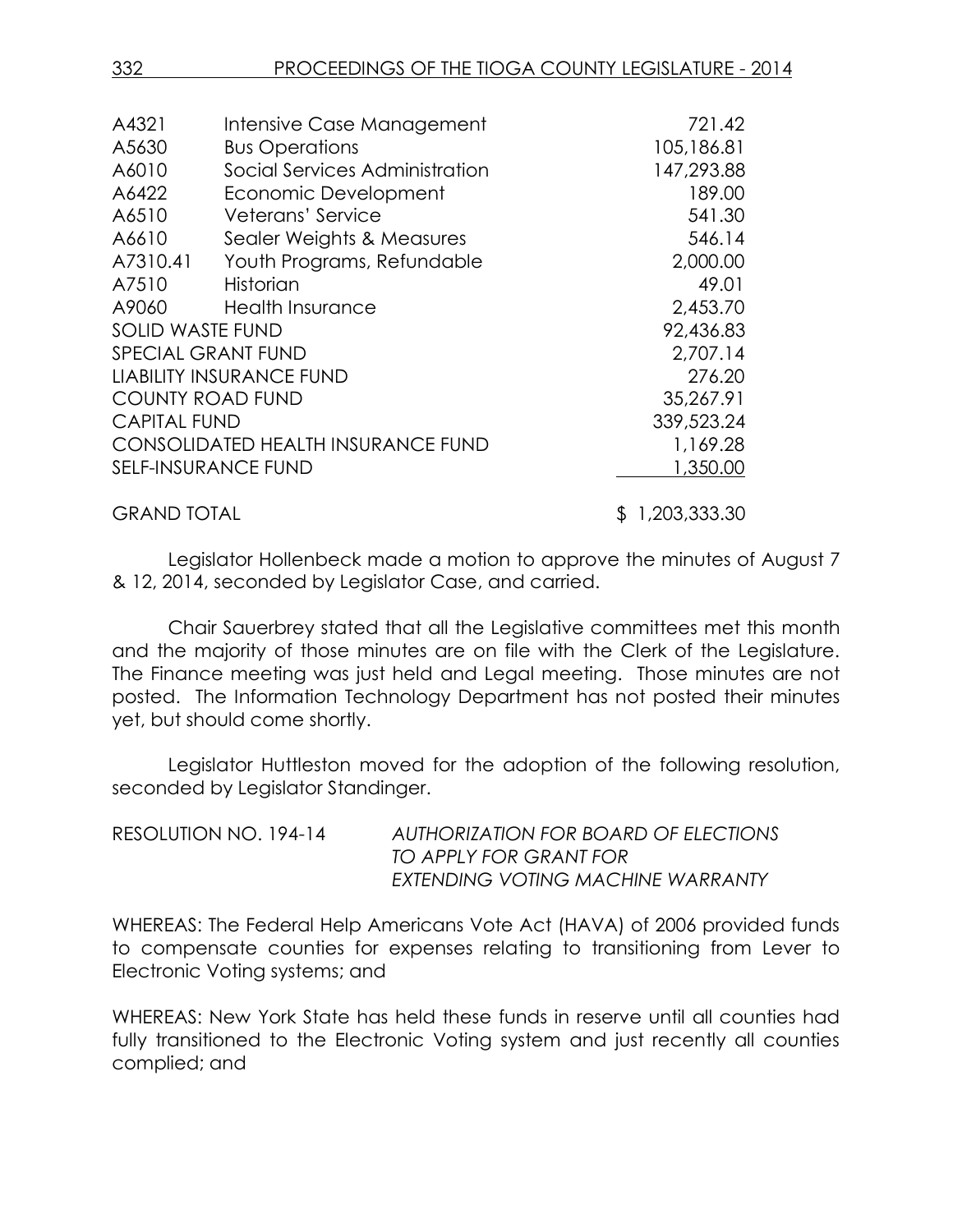WHEREAS: The Electronic voting machines having been purchased as part of the Electronic Voting System have gone out of warranty; and

WHEREAS: Dominion Voting Systems, the machine vendor has offered a \$5,293 discount if payment for a 3 year extended warranty contract is made in this fiscal year; and

WHEREAS: Federal regulations require pre-approval for all services purchased over \$5,000 which will be reimbursed by Federal (HAVA) funds; and

WHEREAS: The Tioga County Board of Elections is to receive a \$27,106.67 grant which would completely offset the cost of the extended warranty for 2015 and 2016; and

WHEREAS: Tioga County protocol is for The Board of Elections to seek permission prior to submitting grant applications; and

WHEREAS: Federal regulations require the county purchase the item prior to reimbursement and submit proof of payment in the grant application; therefore be it

RESOLVED: That the Tioga County Board of Elections be given permission to apply for this grant and be authorized to extend the warranty of the Electronic Voting Machine system after Federal Pre-Approval has been received by the Tioga County Board of Elections; and be it further

RESOLVED: That the grant funding be applied as follows:

|     | From: A3906.00-State Grant/Elections | \$27,106.67 |
|-----|--------------------------------------|-------------|
| To: | A1450.40-560-Elections               | \$27,106.6  |

ROLL CALL VOTE

Yes – Legislators Weston, Case, Hollenbeck, Huttleston, Sauerbrey, Roberts, Standinger, and Sullivan.

No – None.

Absent – Legislator Monell.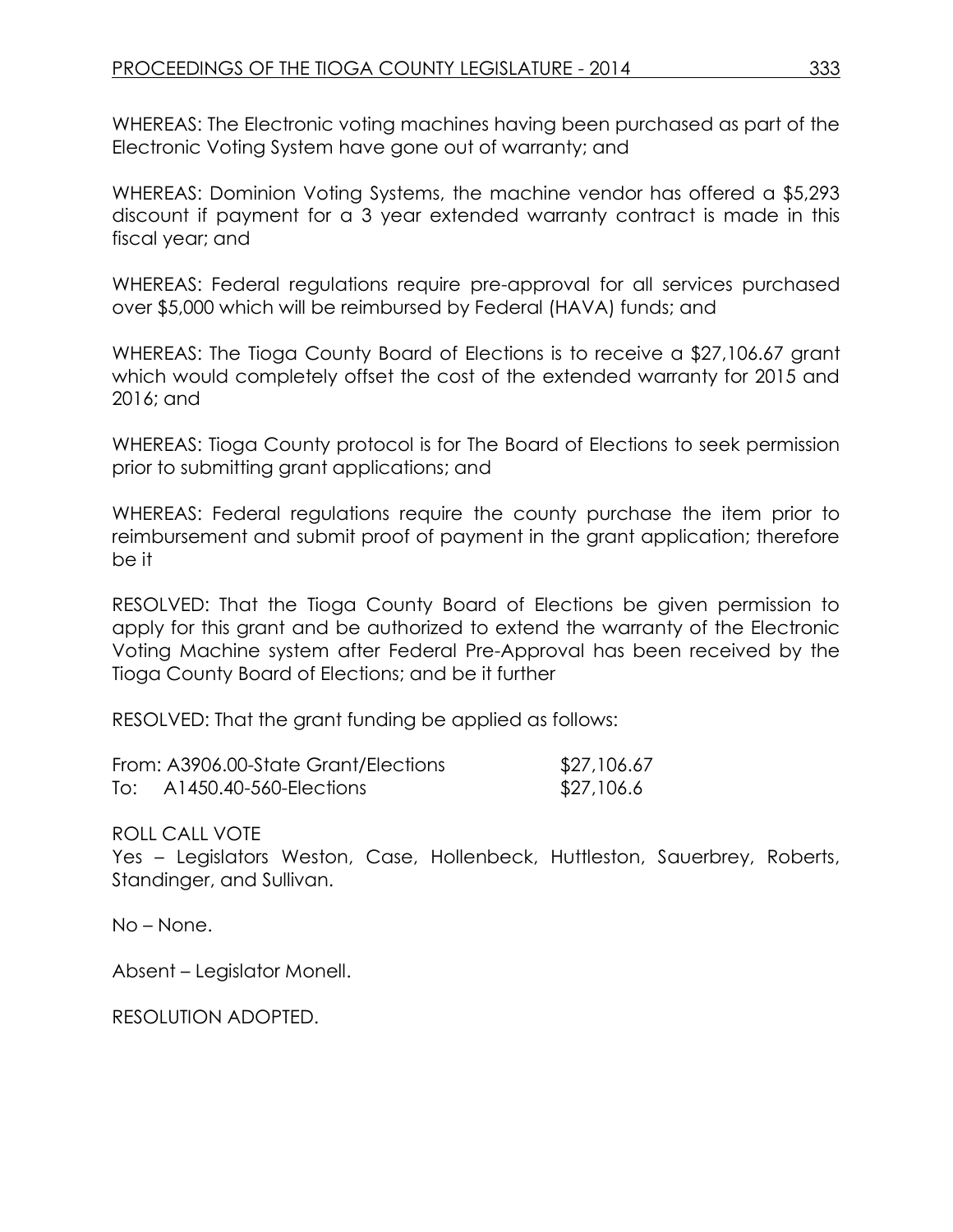Legislator Case moved for the adoption of the following resolution, seconded by Legislator Hollenbeck.

RESOLUTION NO. 195–14 *APPOINT MEMBER TO THE TIOGA COUNTY INDUSTRIAL DEVELOPMENT AGENCY (TCIDA)*

WHEREAS: Pursuant to §856(2) of the General Municipal Law the members of the Tioga County Industrial Development Agency (TCIDA) serve at the pleasure of the Legislature without a term until they either resign or are replaced by the Legislature; and

WHEREAS: Dean Daniels has faithfully volunteered his time and has been dedicated and loyal in the performance of his duties and responsibilities during the past five years on the Tioga County Industrial Development Agency (TCIDA) Board of Directors; and

WHEREAS: Dean Daniels has resigned from the Tioga County Industrial Development Agency Board of Directors effective August 6, 2014; and

WHEREAS: The Tioga County Industrial Development Agency (TCIDA) Board of Directors desires to fill this vacant position; and

WHEREAS: Esther Woods has expressed a desire to serve on the Tioga County Industrial Development Agency (TCIDA); therefore be it

RESOLVED: That the Tioga County Legislature hereby appoints Esther Woods to replace Dean Daniels' position on the Tioga County Industrial Development Agency Board of Directors effective October 1, 2014.

ROLL CALL VOTE

Yes – Legislators Weston, Case, Hollenbeck, Huttleston, Sauerbrey, Roberts, Standinger, and Sullivan.

No – None.

Absent – Legislator Monell.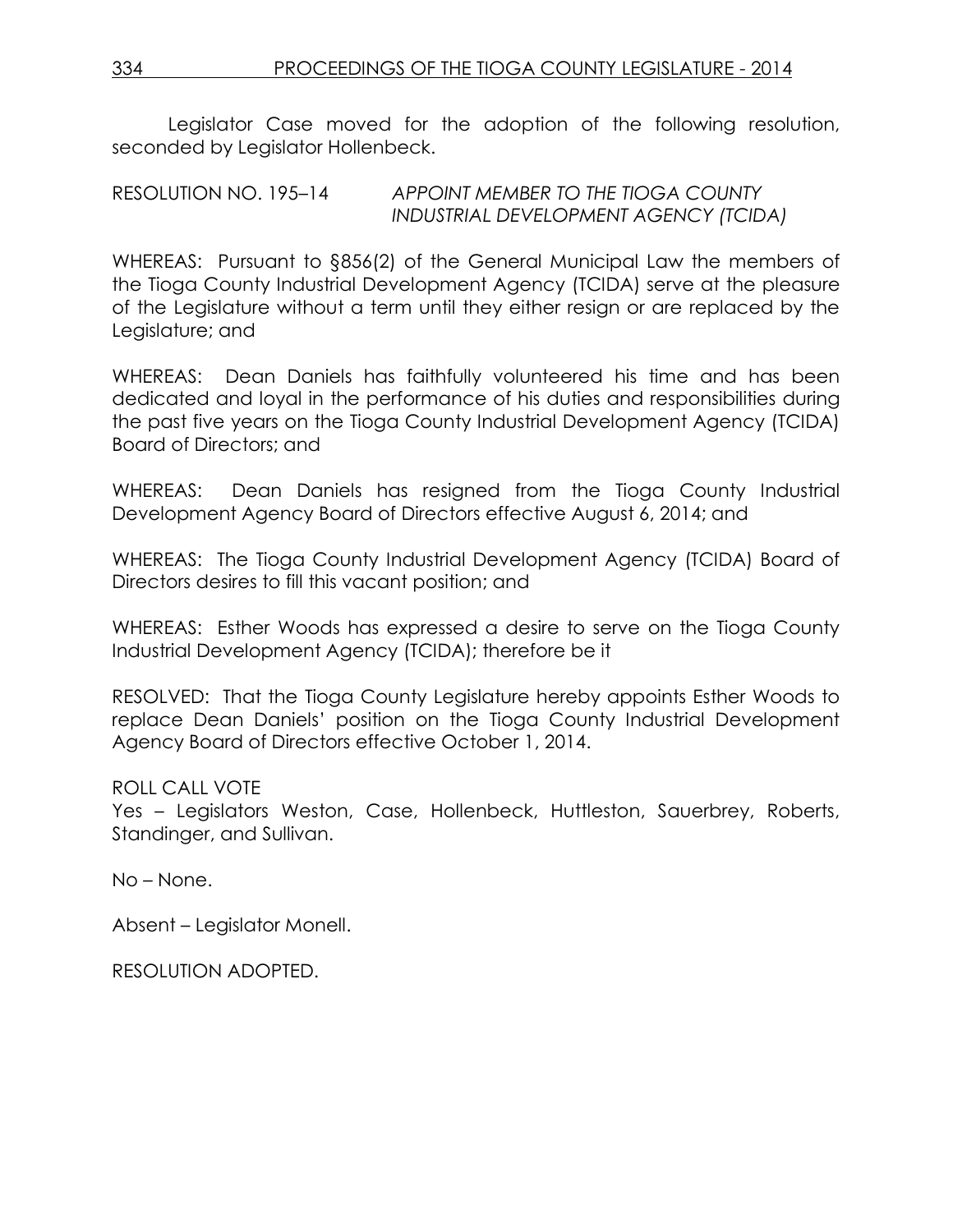Legislator Case moved for the adoption of the following resolution, seconded by Legislator Sullivan.

RESOLUTION NO. 196-14 *RESOLUTION APPOINTING MEMBER TO COMMUNITY SERVICES BOARD*

WHEREAS: Legislator William Standinger is willing to serve on the Community Services Board; and

WHEREAS: The Community Services Board has recommended Legislator Standinger's appointment; and

WHEREAS: Section Article 41.11 (d) of the Mental Hygiene Law states that vacancies shall be filled for unexpired terms of Community Services Board members; therefore be it

RESOLVED: That Legislator William Standinger be appointed to the Community Services Board to fill the unexpired term of Diane Sague, starting September 10, 2014 and ending March 31, 2015.

ROLL CALL VOTE

Yes – Legislators Weston, Case, Hollenbeck, Huttleston, Sauerbrey, Roberts, Standinger, and Sullivan.

No – None.

Absent – Legislator Monell.

RESOLUTION ADOPTED.

Legislator Standinger moved for the adoption of the following resolution, seconded by Legislator Sullivan.

| RESOLUTION NO. 197-14 | <b>TRANSFER OF FUNDS</b> |
|-----------------------|--------------------------|
|                       | <b>MENTAL HYGIENE</b>    |

WHEREAS: Tioga County Mental Hygiene (TCMH) is required to pay a portion of the costs for the inpatient treatment of Tioga County residents that have been assigned Criminal Psychiatric services by the NYS Court system; and

WHEREAS: TCMH has received notice that Tioga County residents were assigned these services, along with the required payment amount; and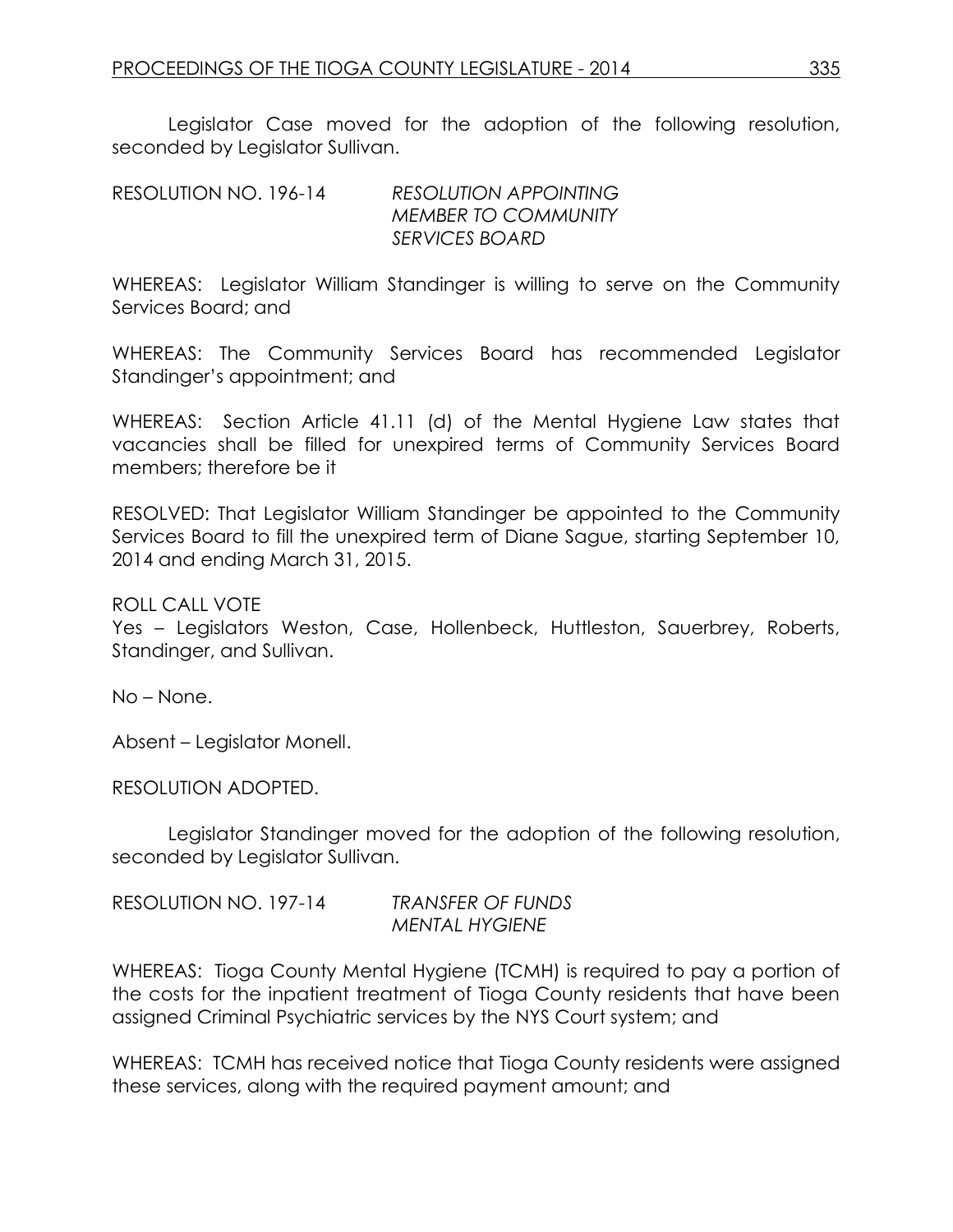WHEREAS: TCMH has determined the amount of additional funding needed for these already incurred mandated expenses, yet this will require a transfer of funds into the proper account codes from the County Contingency fund; and

WHEREAS: Transfer of funds requires Legislative approval; therefore be it

RESOLVED: That funding be transferred as follows:

|     | From: A1990.40-715 County Contingency Account        | \$43,265.95 |
|-----|------------------------------------------------------|-------------|
| To: | A4390.40-590 Criminal Psychiatric: Services Rendered | \$43,265.95 |

#### ROLL CALL VOTE

Yes – Legislators Weston, Hollenbeck, Huttleston, Sauerbrey, Roberts, Standinger, and Sullivan.

No – Legislator Case.

Absent – Legislator Monell.

#### RESOLUTION ADOPTED.

Legislator Standinger moved for the adoption of the following resolution, seconded by Legislator Case.

| RESOLUTION NO. 198-14 | <b>APPROPRIATION OF FUNDS</b> |
|-----------------------|-------------------------------|
|                       | <b>MENTAL HYGIENE</b>         |

WHEREAS: New York State Suicide Prevention Initiative funding has been awarded to the Tioga County Mental Hygiene Department; and

WHEREAS: The funding is specifically designated for the purchase of program deliverables; and

WHEREAS: Appropriation of Funds requires Legislative approval; therefore be it

RESOLVED: That funding be appropriated as follows:

| From: A2705 Gifts and Donations                                                                                                                         | \$6,000                                  |
|---------------------------------------------------------------------------------------------------------------------------------------------------------|------------------------------------------|
| A4322.40-10 Advertising<br>To:<br>A4322.40-130 Contracting Services<br>A4322.40-360 Meals/Food<br>A4322.40-420 Office Supplies<br>A4322.40-485 Printing | 600<br>\$300<br>\$300<br>\$1,000<br>-800 |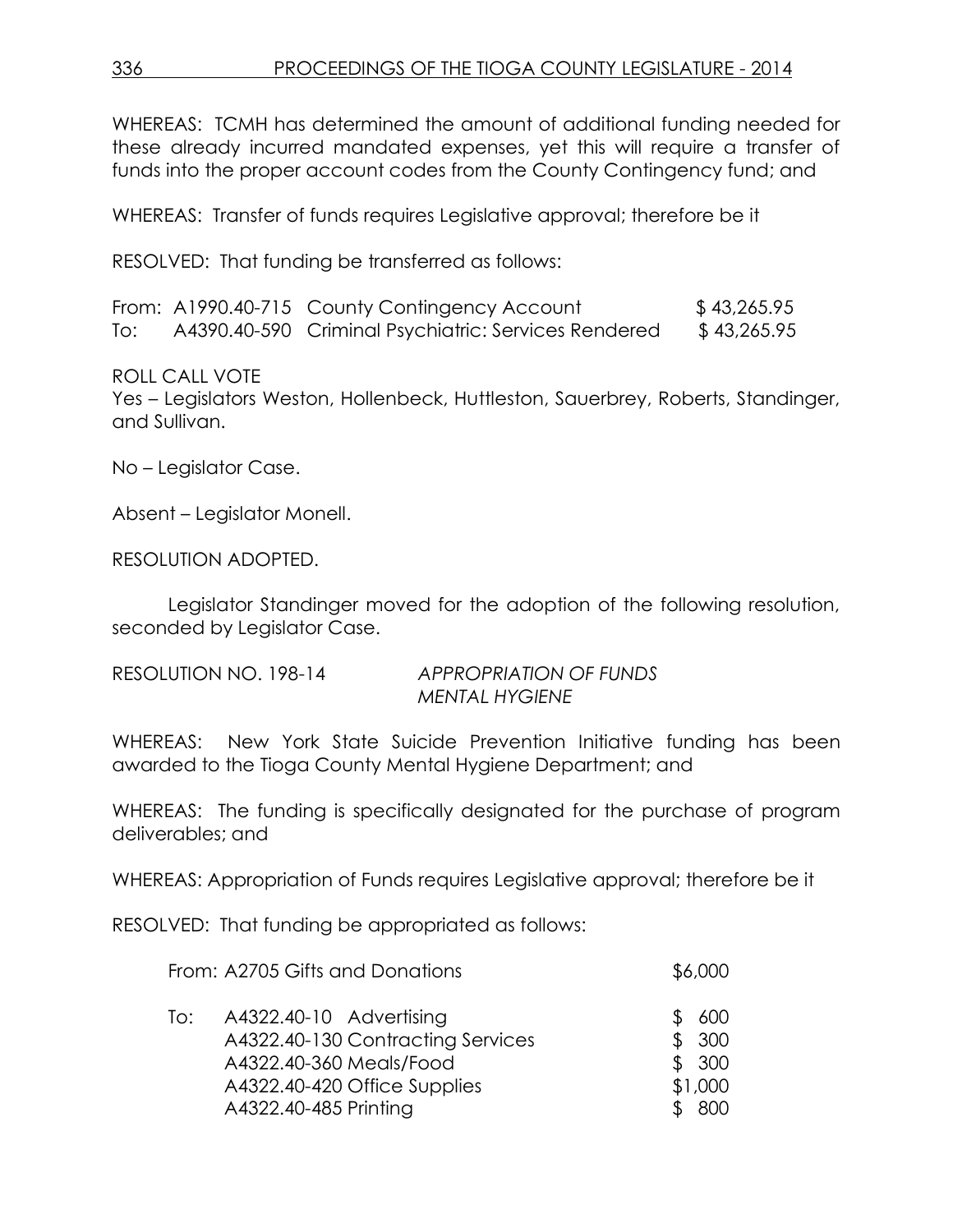| A4322.40-640 Supplies Not Office | \$150   |
|----------------------------------|---------|
| A4322.40-733 Training            | \$2,850 |

ROLL CALL VOTE

Yes – Legislators Weston, Case, Hollenbeck, Huttleston, Sauerbrey, Roberts, Standinger, and Sullivan.

No – None.

Absent – Legislator Monell.

RESOLUTION ADOPTED.

Legislator Standinger moved for the adoption of the following resolution, seconded by Legislator Sullivan.

| RESOLUTION NO. 199-14 | <b>APPROPRIATION OF FUNDS</b> |
|-----------------------|-------------------------------|
|                       | SOCIAL SERVICES               |

WHEREAS: Additional funding has been awarded to Tioga County Department of Social Services from the Office of Children and Family Services for Non-Residential Domestic Violence Services; and

WHEREAS: A New Hope Center is the approved Non-Residential Domestic Violence Program in Tioga County; and

WHEREAS: Appropriation of Funds requires Legislative approval; therefore be it

RESOLVED: That funding be appropriated as follows:

| From: A4610.00 Federal Aid: Administration | \$20,499 |
|--------------------------------------------|----------|
|                                            |          |

To: A6010.40.140 Contracting Services \$ 20,499

#### ROLL CALL VOTE

Yes – Legislators Weston, Case, Hollenbeck, Huttleston, Sauerbrey, Roberts, Standinger, and Sullivan.

No – None.

Absent – Legislator Monell.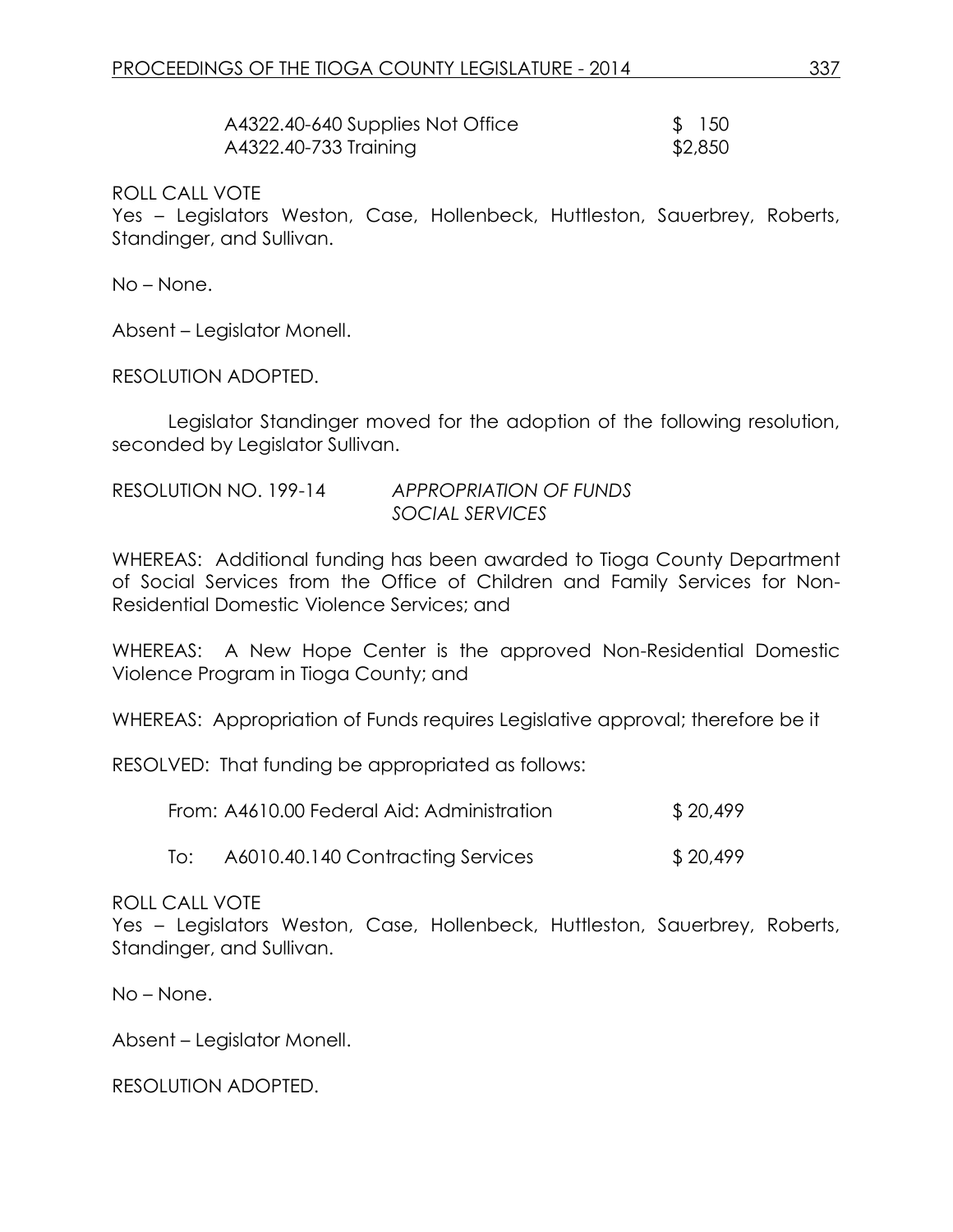Legislator Roberts moved for the adoption of the following resolution, seconded by Legislator Sullivan.

RESOLUTION NO. 200-14 *AWARD CONSTRUCTION INSPECTION SERVICES TO DELTA ENGINEERS FOR ALLYN RD BRIDGE OVER PIPE CREEK BIN: 2218960*

WHEREAS: Tioga County bonded for a program for rehabilitation of various bridges within the County; and

WHEREAS: Funds are available for the Construction Inspection of these bridges as part of the Bond Issue; and

WHEREAS: The Allyn Rd. Bridge over Pipe Creek (BIN: 2218960) is one of the bridges in the program; and

WHEREAS: Delta Engineers, Endwell, NY did the design phase for this bridge project; and

WHEREAS: The Commissioner of Public Works received a proposal for the construction inspection services for the Allyn Rd Bridge Project (BIN: 2218960) in the amount of \$78,530; therefore be it

RESOLVED: That the Tioga County Legislature award the construction inspection services contract to Delta Engineers, Endwell, NY not to exceed \$78,530 to be paid out of Allyn Rd. Bridge Project Account H2014.03.

ROLL CALL VOTE

Yes – Legislators Weston, Case, Hollenbeck, Huttleston, Sauerbrey, Roberts, Standinger, and Sullivan.

No – None.

Absent – Legislator Monell.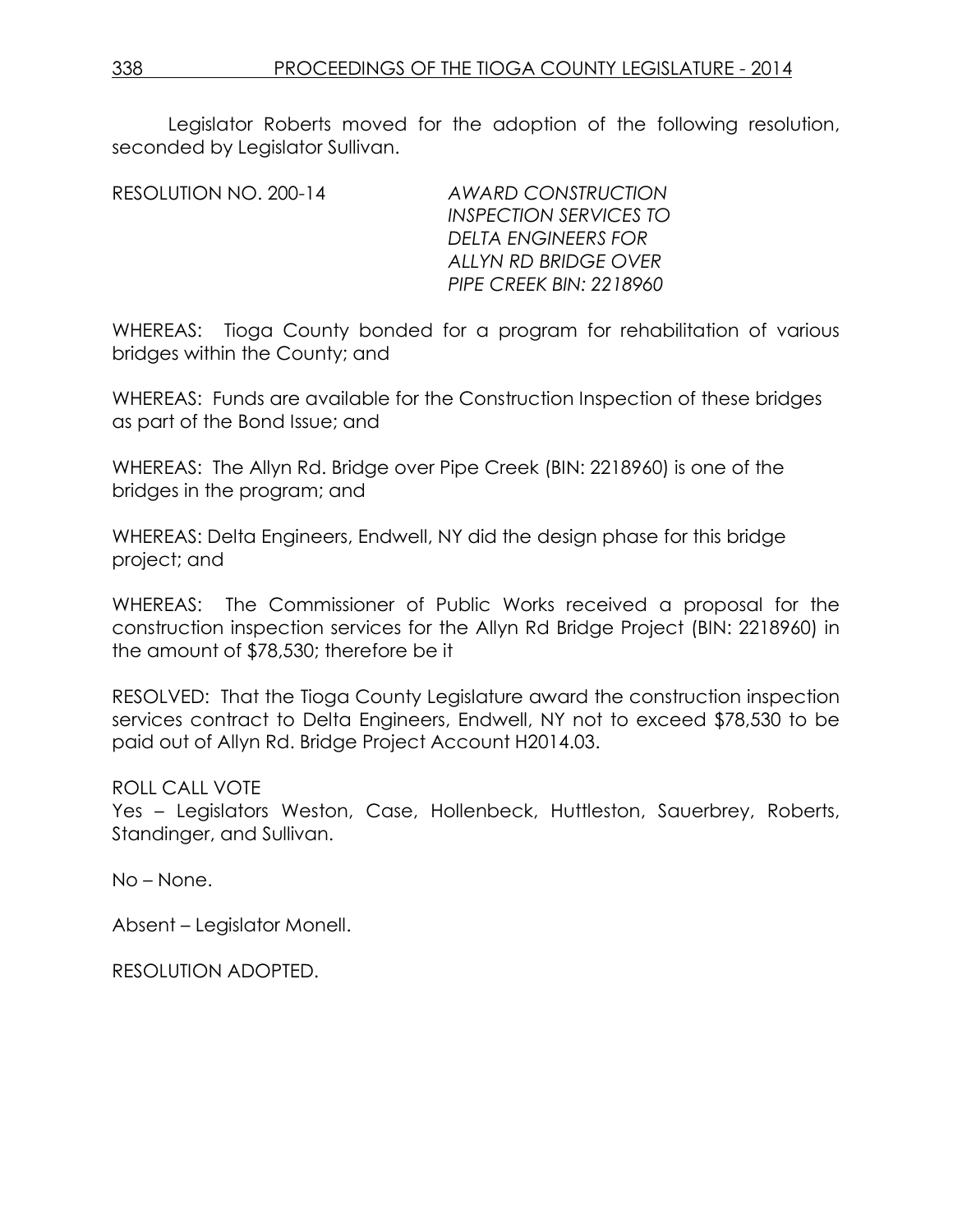Legislator Roberts moved for the adoption of the following resolution, seconded by Legislator Sullivan.

## RESOLUTION NO. 201-14 *AUTHORIZE EXTENSION OF CURBSIDE RECYCLING CONTRACT*

WHEREAS: Taylor Garbage was awarded Tioga County's curbside recycling contract for a three year period commencing January 1, 2012, said bid being \$4.32 per total households of 20,350 per month. Bid specifications also included an optional two (3) year extensions with the price at the bid amount adjusted by the compounded increase in the Consumer Price Index (CPI) from the previous three (3) years; and

WHEREAS: Taylor Garbage is interested in extending the program for another three (3) years at the adjusted rate according to the CPI; and

WHEREAS: The current compounded CPI will be calculated from January 1, 2012 through December 31, 2014; however, the December 31, 2014 CPI will not be released until early 2015. The 2012 CPI was 2.5%; the 2013 CPI was 2.3%; and the first half 2014 semiannual CPI was 2.6%; therefore be it

RESOLVED: That the Tioga County Legislature extend the curbside recycling contract with Taylor Garbage for a three (3) year period at the bid amount adjusted by the compounded increase in the Consumer Price Index (CPI) from the said dates and commencing January 1, 2015.

### ROLL CALL VOTE

Yes – Legislators Weston, Case, Hollenbeck, Huttleston, Sauerbrey, Roberts, Standinger, and Sullivan.

No – None.

Absent – Legislator Monell.

RESOLUTION ADOPTED.

Legislator Hollenbeck moved for the adoption of the following resolution, seconded by Legislator Case.

RESOLUTION NO. 202-14 *AUTHORIZATION TO EXECUTE*

*A RETAINER AGREEMENT WITH PIAKER AND LYONS*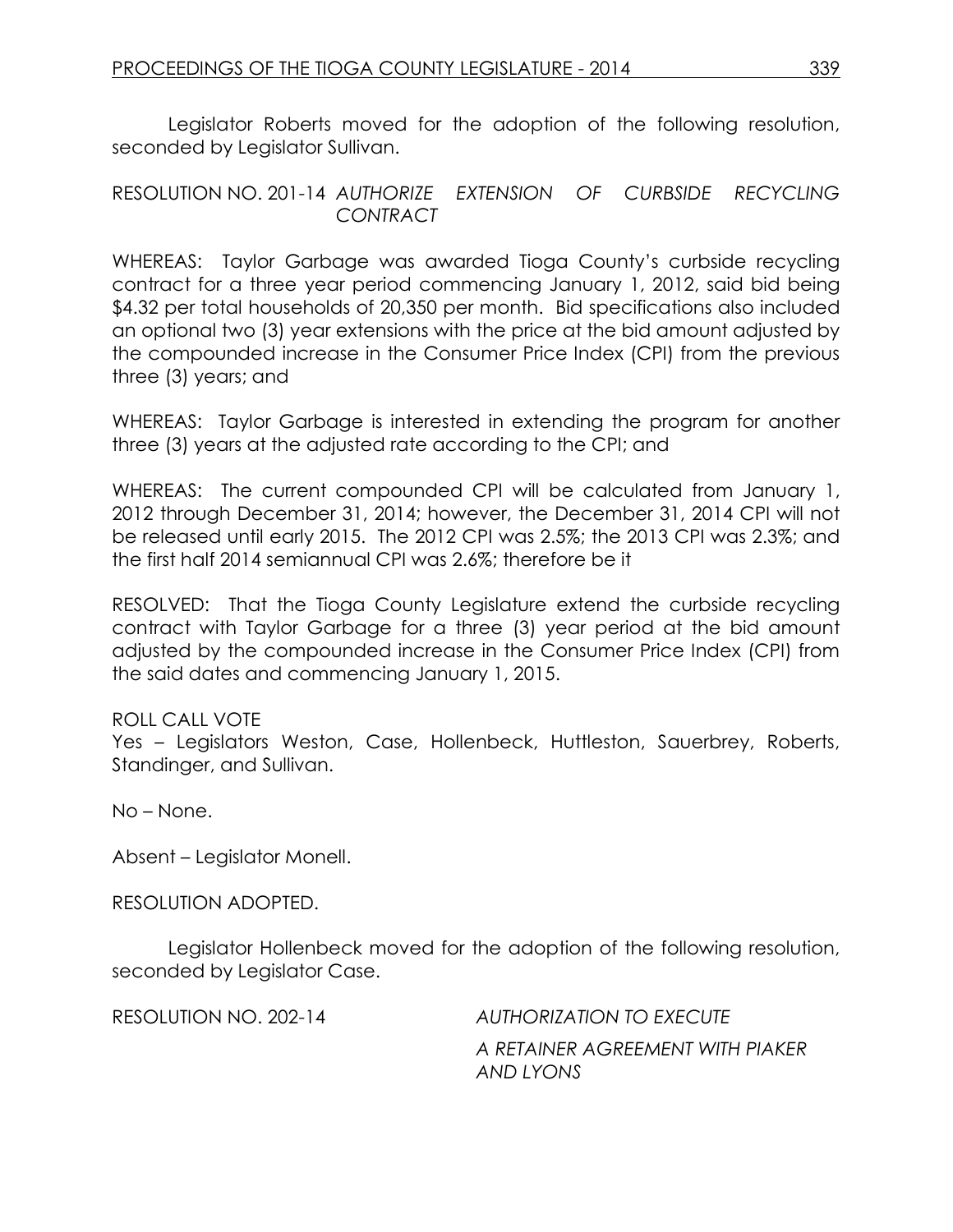WHEREAS: The Tioga County Legislature recognizes the importance of using reserve funds as a mechanism for legally saving money to finance all or part of future infrastructure, equipment and other municipal requirements; and

WHEREAS: Tioga County requires technical advice in the establishment, funding and withdrawal of monies from its capital reserve funds to ensure proper procedures are utilized; and

WHEREAS: The CPA firm of Piaker and Lyons is able to provide such assistance; and

WHEREAS: Payment for the services of Piaker and Lyons will be taken from Law/Legal Fees Account No. 1420.40 (330); now therefore be it

RESOLVED: That the Tioga County Legislature hereby authorizes Legislative Chair Martha Sauerbrey to execute a retainer agreement with Piaker and Lyons for the services described above.

ROLL CALL VOTE Yes – Legislators Weston, Case, Hollenbeck, Huttleston, Sauerbrey, Roberts, Standinger, and Sullivan.

No – None.

Absent – Legislator Monell.

RESOLUTION ADOPTED.

Legislator Hollenbeck moved for the adoption of the following resolution, seconded by Legislator Sullivan.

RESOLUTION NO. 203-14 *ACCEPT REQUEST FOR PROPOSAL AND AUTHORIZE FINANCIAL SOFTWARE CONTRACT NEGOTIATION*

WHEREAS: Tioga County identified a need to replace the current out dated Financial Software application; and

WHEREAS: Primary advantages of an updated Financial Software and Accounting System include:

Ability to access real-time data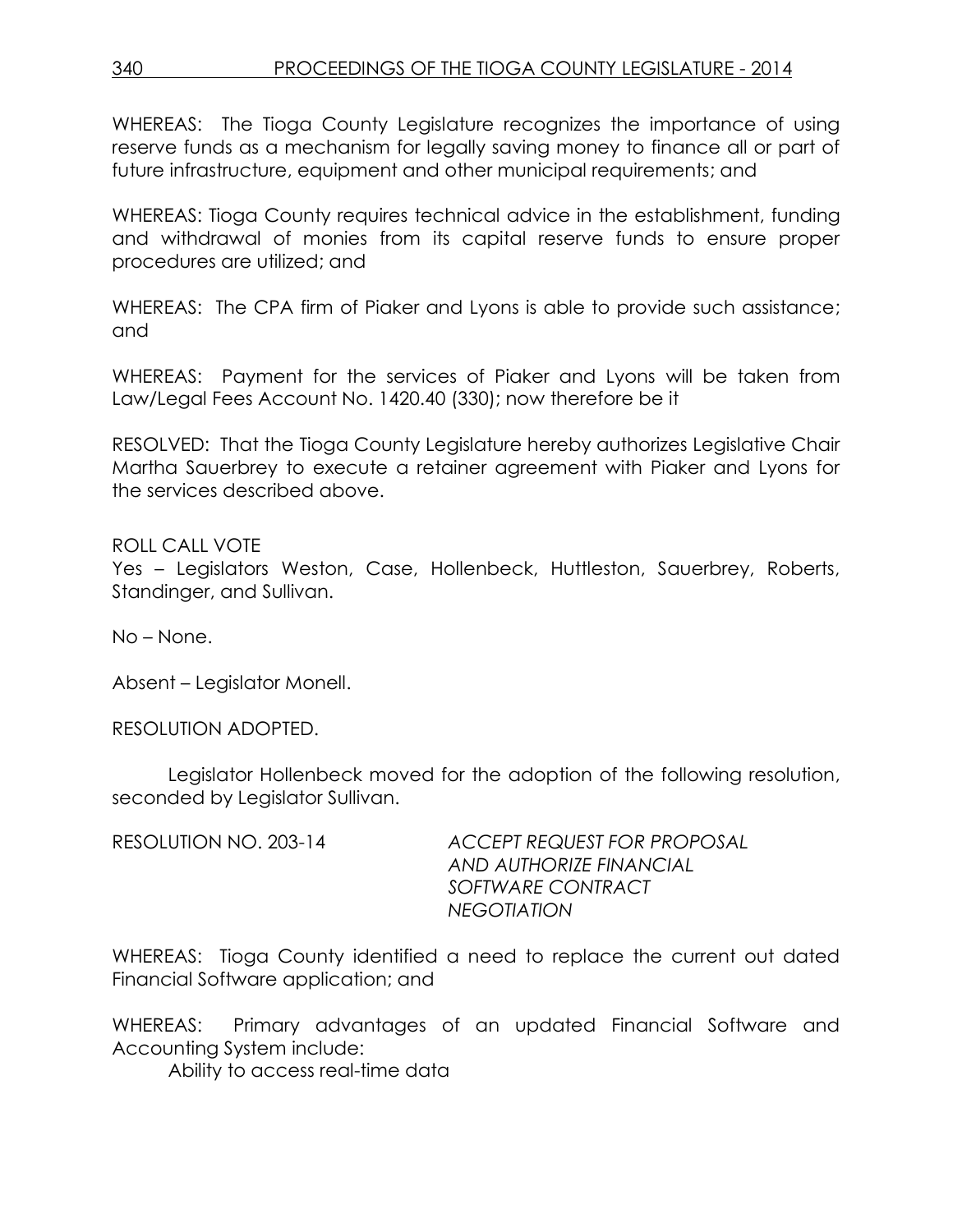Reduce or eliminate paper processes and associated expense through automated, electronic processing, posting, tracking and records retention Eliminate redundant spreadsheets, batches and databases across all departments

Assist with multi-year budget preparation and projections

Increase reporting capabilities and ability to export data into usable formats

Assist with conversion to GASB 34 Financial statements and state reporting **requirements** 

Implement budget controls and tracking solution

And

WHEREAS: Implementing and utilizing a replacement, updated Financial Software Accounting System will provide cost saving due to increased efficiencies; and

WHEREAS: Tioga County issued a Request for Proposal for the Financial Management and Accounting System; and

WHEREAS: The Financial Management Committee (FMAS), consisting of various county staff was convened to review the proposals, evaluate the systems, and provide recommendations; and

WHEREAS: After the FMAS Committee evaluated proposals, attended demonstrations from vendor finalists, and provided feedback, there was a consensus, by the FMAS committee to recommend Tyler Technologies, as the vendor for the replacement Financial Software, and Accounting System; and

WHEREAS: Tyler Technologies is the current vendor servicing at least 10 other New York counties; and

WHEREAS: Tioga County established a Capital Reserve Fund for the specific software pursuant to General Municipal Law Section 6(c) to assist in the finance or purchase of financial software; therefore be it

RESOLVED: That the Tioga County Legislature accepts the proposal by Tyler Technologies and authorizes the commencement of contract negotiations by the relevant county staff to include all specifications in the Request for Proposal.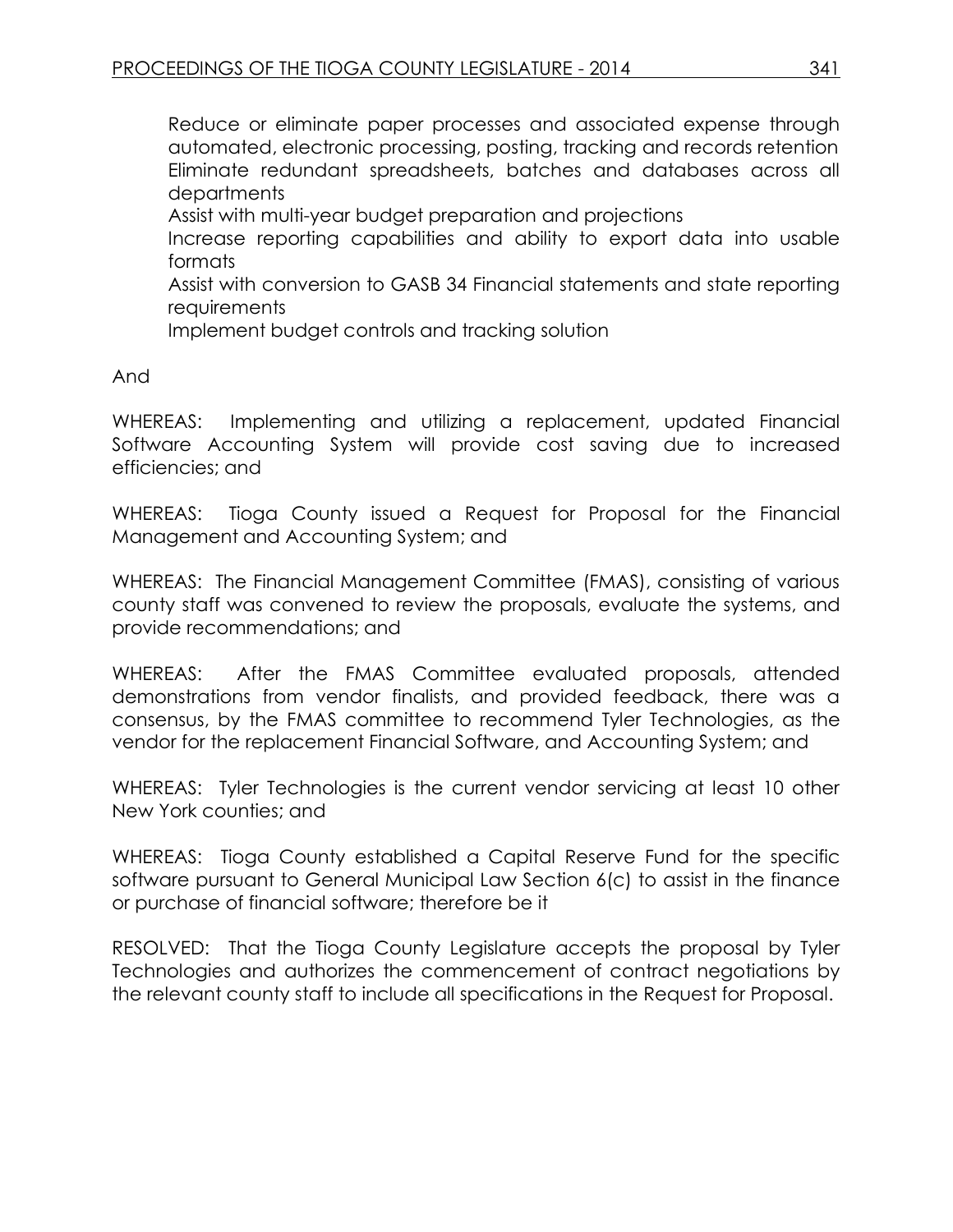ROLL CALL VOTE

Yes – Legislators Weston, Case, Hollenbeck, Huttleston, Sauerbrey, Roberts, Standinger, and Sullivan.

No – None.

Absent – Legislator Monell.

RESOLUTION ADOPTED.

Legislator Standinger moved for the adoption of the following resolution, seconded by Legislator Case.

RESOLUTION NO. 204-14 *AUTHORIZE SALARY: DEPUTY DIRECTOR OF PUBLIC HEALTH HEALTH DEPARTMENT*

WHEREAS: Resolution 190 -14 authorized the creation of a Deputy Director of Public Health position, with authorization to fill on or after August 18, 2014; and

WHEREAS: Legislative approval is required for all new Non-Union salaries above the base of the range; and

WHEREAS: The Public Health Director has selected a qualified internal candidate and wishes to pay a salary above the base of \$51,000 in recognition of the employee's service with Tioga County; therefore be it

RESOLVED: That Rebecca Lewis be provisionally appointed to the position of Deputy Director of Public Health at an annual salary of \$53,000 effective September 15, 2014.

ROLL CALL VOTE Yes – Legislators Weston, Case, Hollenbeck, Huttleston, Sauerbrey, Roberts, Standinger, and Sullivan.

No – None.

Absent – Legislator Monell.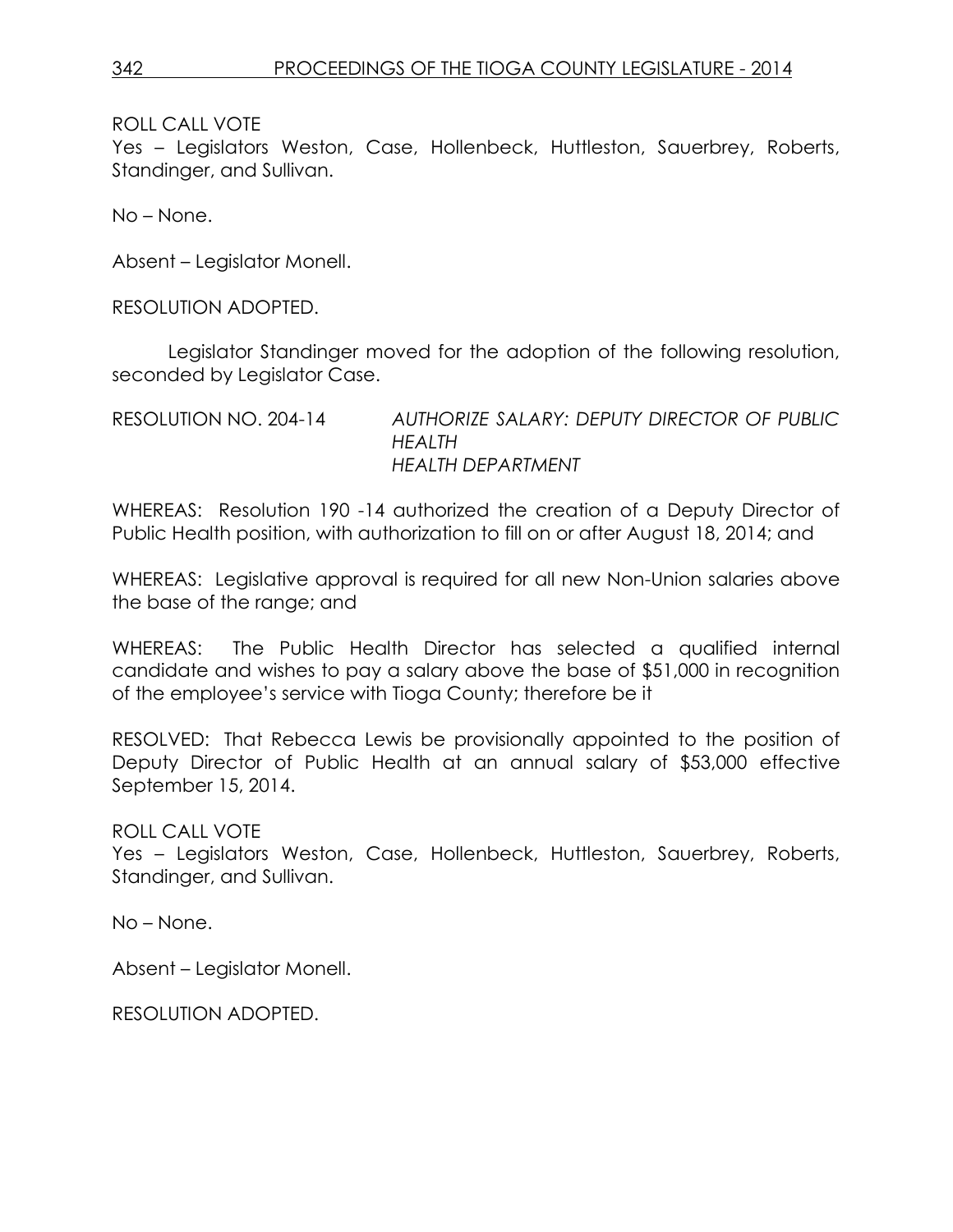Legislator Weston moved for the adoption of the following resolution, seconded by Legislator Case.

RESOLUTION NO. 205-14 *AUTHORIZE RECLASSIFICATION OF SENIOR ADMINISTRATIVE PROBATION OFFICER POSITION (PROBATION DEPARTMENT)*

WHEREAS: Legislative approval is required for the reclassification of any position; and

WHEREAS: The Senior Administrative Probation Officer position will become vacant on September 27, 2014 due to the retirement of the incumbent; and

WHEREAS: The Probation Director would like to reclassify the vacant position to comply with the titles available within NYCRR Title 9, Appendix 10; and

WHEREAS: The Probation Director plans to reassign portions of the work to Probation Supervisors which were performed by the Senior Administrative Probation Officer which is above the level appropriate for a Senior Probation Officer; therefore be it

RESOLVED: That effective September 29, 2014 one vacant position of Senior Administrative Probation Officer (salary grade 14) is hereby reclassified to Senior Probation Officer (salary grade 12).

### ROLL CALL VOTE

Yes – Legislators Weston, Case, Hollenbeck, Huttleston, Sauerbrey, Roberts, Standinger, and Sullivan.

No – None.

Absent – Legislator Monell.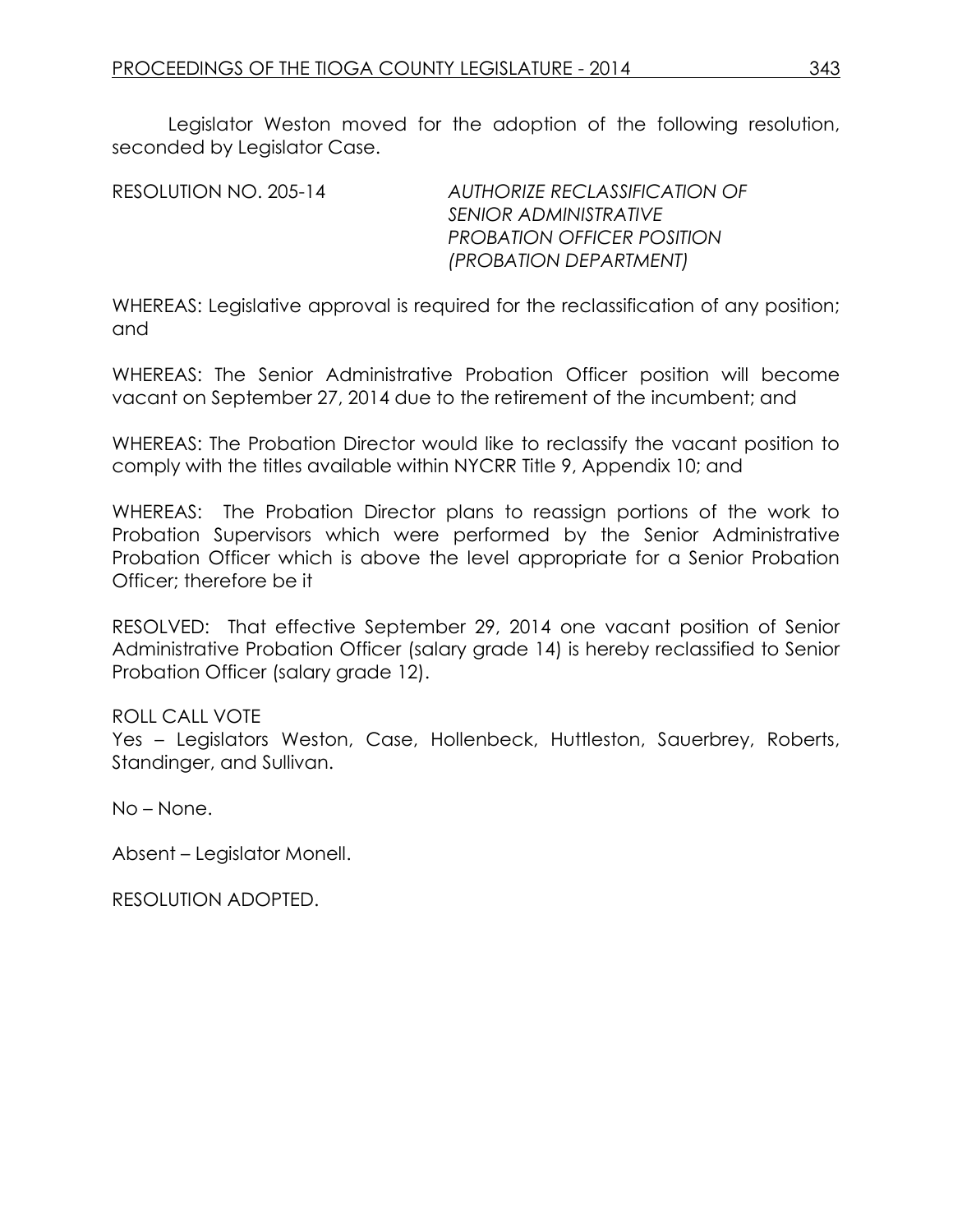Legislator Weston moved for the adoption of the following resolution, seconded by Legislator Hollenbeck.

| REFERRED TO:          | PERSONNEL COMMITTEE<br><b>PUBLIC SAFETY COMMITTEE</b>                               |
|-----------------------|-------------------------------------------------------------------------------------|
| RESOLUTION NO. 206-14 | WAIVE 90-DAY HIRING DELAY FOR<br><b>PROBATION OFFICER</b><br>(PROBATION DEPARTMENT) |

WHEREAS: Resolution 278-13 extended the 90-day hiring delay through December 31, 2014; and

WHEREAS: Legislative approval is required for all waivers of the 90-day hiring delay; and

WHEREAS: The Probation Department will have a vacant Probation Officer position as the result of an internal promotion effective September 29, 2014; and

WHEREAS: Due to recent resignations and retirements it is crucial for the Probation Director to maintain staffing levels in order to effectively manage probationer caseloads; therefore be it

RESOLVED: That the Probation Director is hereby granted a waiver from the 90 day hiring delay and is authorized to fill a full-time, vacant Probation Officer (CSEA Salary Grade XI: \$39,015 – \$39,715) effective on or after September 29, 2014 from the appropriate civil service eligible list.

#### ROLL CALL VOTE

Yes – Legislators Weston, Case, Hollenbeck, Huttleston, Sauerbrey, Roberts, Standinger, and Sullivan.

No – None.

Absent – Legislator Monell.

RESOLUTION ADOPTED.

Legislator Standinger moved for the adoption of the following resolution, seconded by Legislator Weston.

RESOLUTION NO. 207-14 *AMEND RESOLUTION 138-14 HEALTH DEPARTMENT*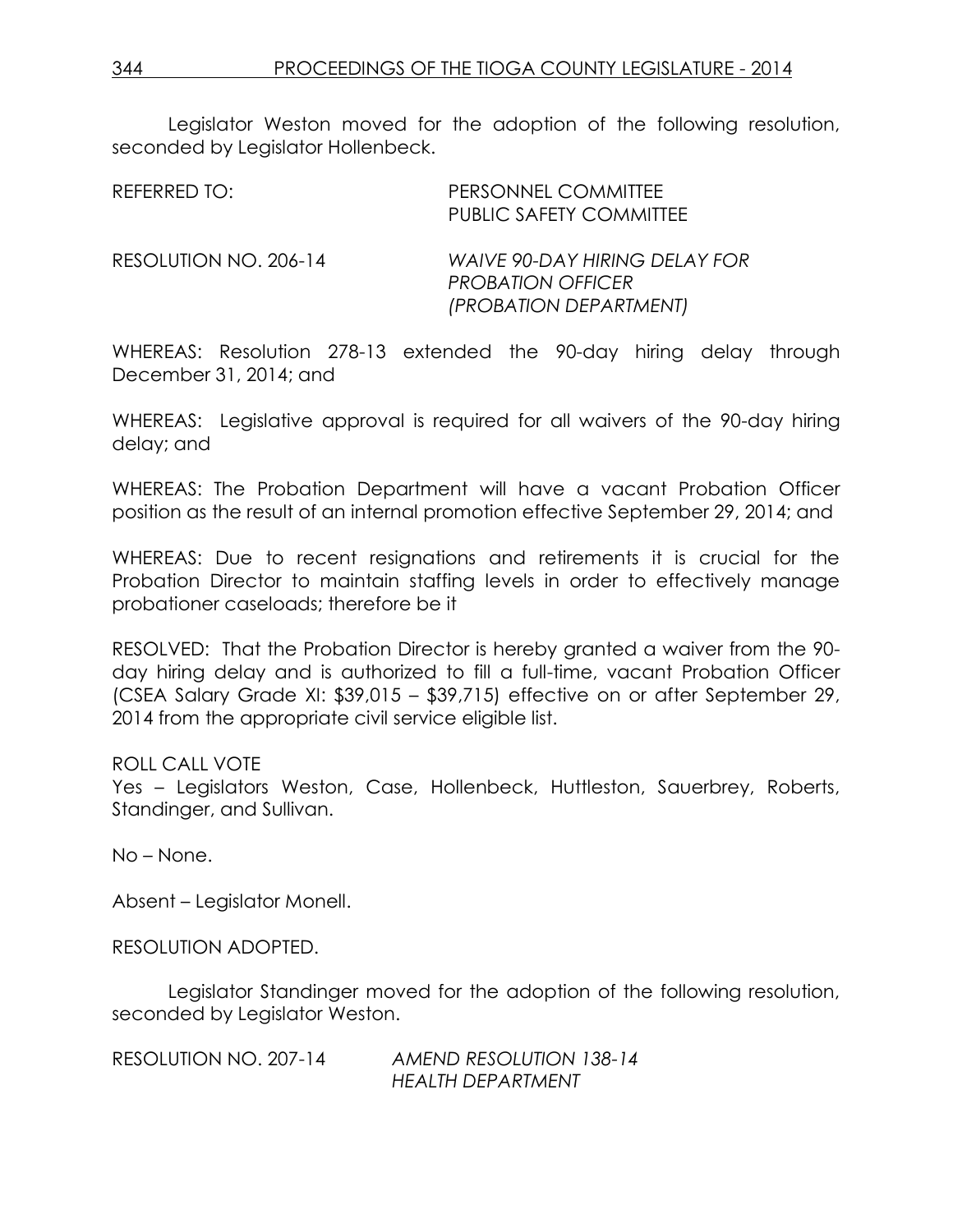WHEREAS: Resolution 138-14 abolished and created several positions based upon reorganization of the Tioga County Health Department (TCHD); and

WHEREAS: Since Resolution 138-14 was approved, the departure of two TCHD staff has required some modifications to the reorganization plan; and

WHEREAS: The Public Health Director requests that the one (1) full-time Community Health Nurse position that was scheduled to be abolished on or before September 8, 2014 be restored; and

WHEREAS: Funding for this restored position is available in the TCHD budget; therefore be it

RESOLVED: That TCHD be authorized to continue the existing one (1) full-time Community Health Nurse position and NOT abolish it effective September 8, 2014.

ROLL CALL VOTE Yes – Legislators Weston, Case, Hollenbeck, Huttleston, Sauerbrey, Roberts, Standinger, and Sullivan.

No – None.

Absent – Legislator Monell.

RESOLUTION ADOPTED.

Legislator Hollenbeck made a motion to have the following late-filed resolution considered, seconded by Legislator Case and carried.

Legislator Case moved for the adoption of the following resolution, seconded by Legislator Hollenbeck.

| RESOLUTION NO. 208-14 | TRANSFER FUNDS; AUTHORIZE SALARY |
|-----------------------|----------------------------------|
|                       | (ED&P)                           |

WHEREAS: The position of Deputy Director of Economic Development has been unfunded since 2010; and

WHEREAS: The Director of Economic Development would like to restructure the Department and promote an employee into the Deputy Director position; and

WHEREAS: The 2014 Economic Development budget has insufficient funds to cover the increase in salary upon promotion; therefore be it